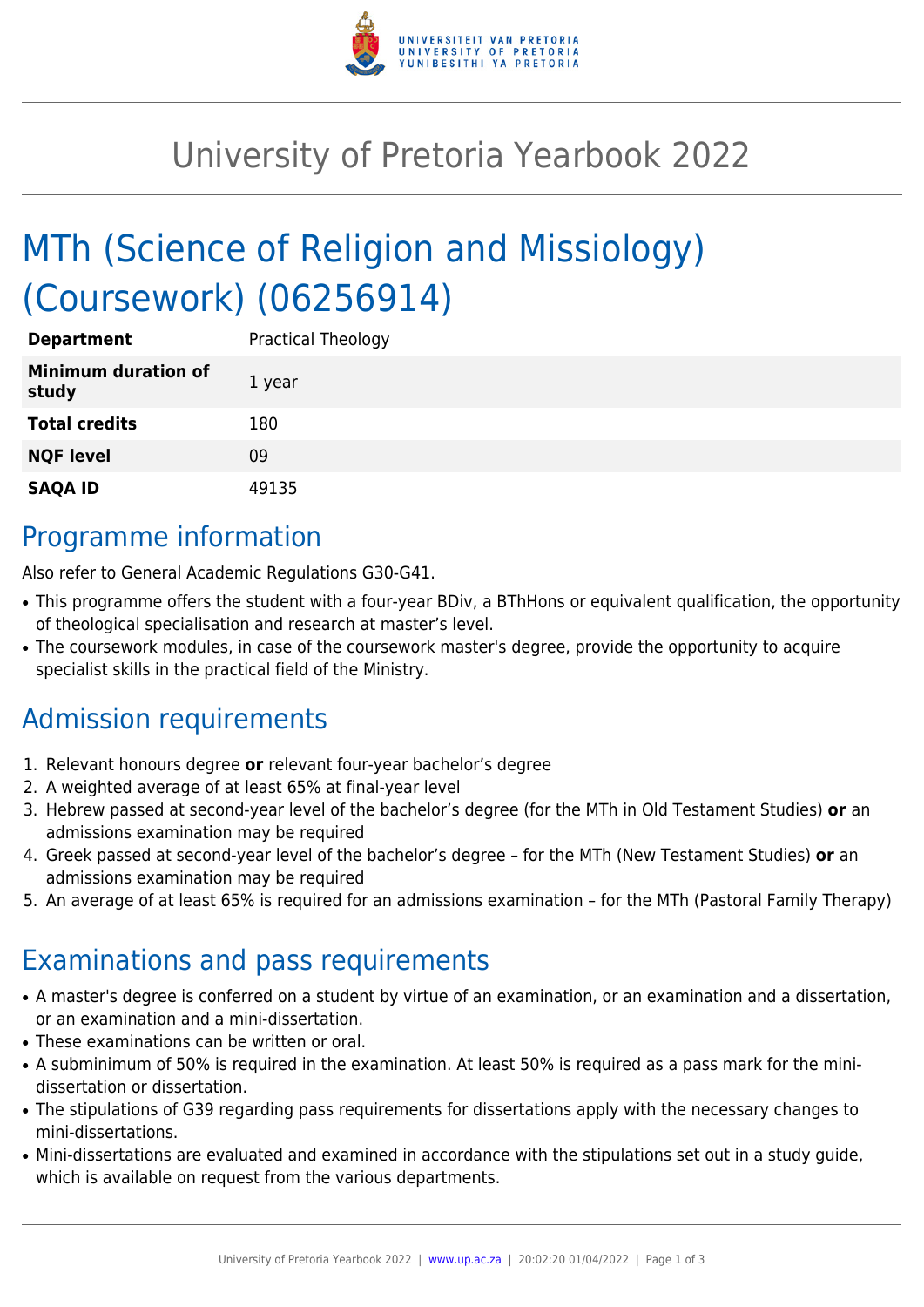

## Research information

#### **Mini-dissertation**

The proposed title of the mini-dissertation must be submitted for approval to the Research Committee via the Supervisor and the relevant head of department before a student may commence with the research.

Also refer to General Academic Regulation G39.13.

#### **Article for publication**

- Unless Senate, on the recommendation of the supervisor, decides otherwise, a student, before or on submission of a dissertation, must submit at least one draft article for publication in a recognised academic journal and in the case of a thesis, must submit proof of submission of an article issued by an accredited journal, to the Head: Student Administration.
- The draft or submitted article, should be based on the research that the student has conducted for the dissertation and be approved by the supervisor if the supervisor is not a co-author.
- The supervisor shall be responsible for ensuring that the paper is taken through all the processes of revision and resubmission, as may be necessary. Conferment of the degree may be made subject to compliance with the stipulations of this regulation.

### Pass with distinction

In order to pass with distinction, a weighted average (GPA) (not rounded) of at least 75% in the examination of the coursework and 75% for the mini-dissertation must be obtained.